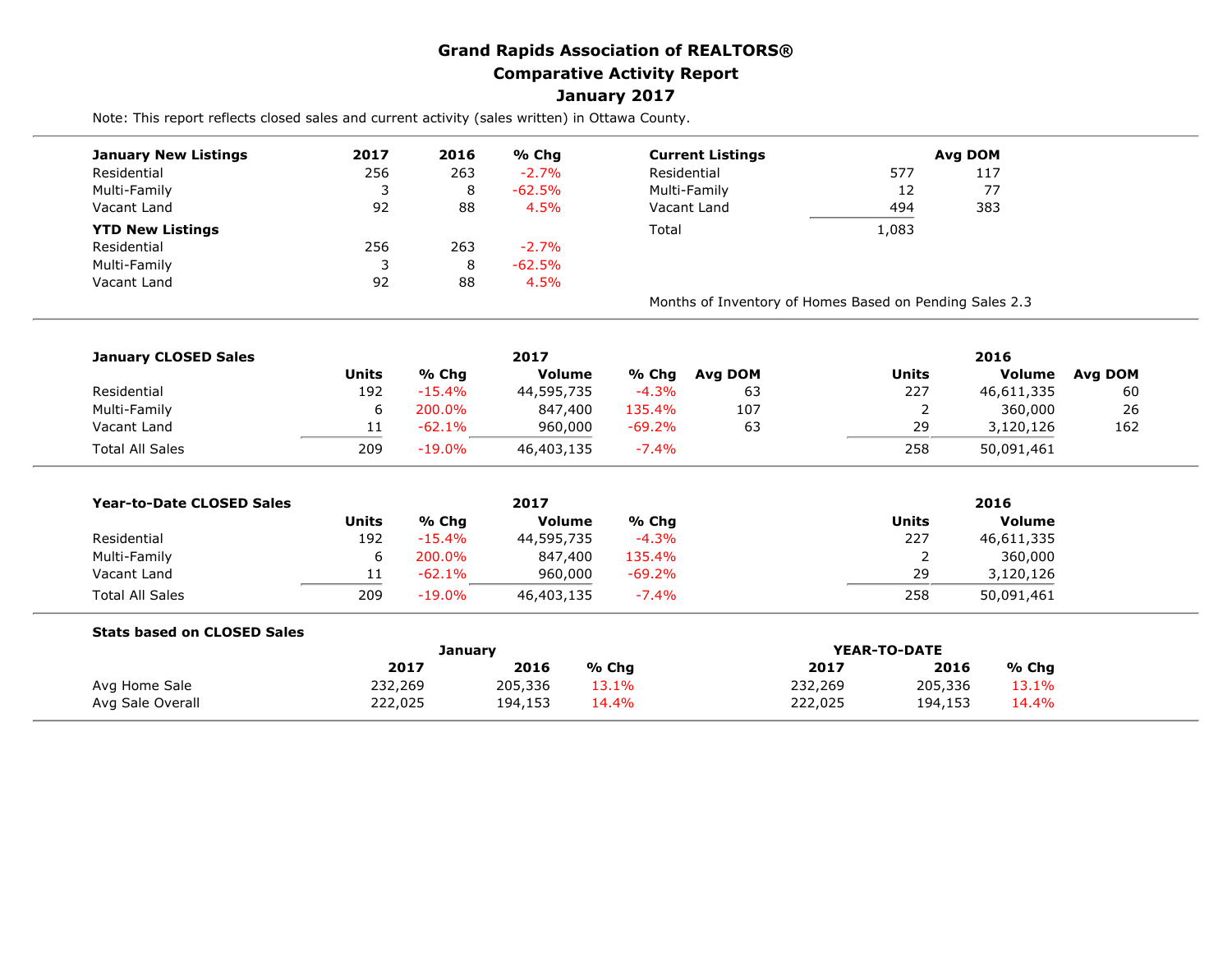| <b>January Pending Sales</b>        |              |                | 2017          |       | 2016         |         |              |            |         |
|-------------------------------------|--------------|----------------|---------------|-------|--------------|---------|--------------|------------|---------|
|                                     | <b>Units</b> | % Chg          | <b>Volume</b> | % Chg | Avg DOM      |         | <b>Units</b> | Volume     | Avg DOM |
| Residential                         | 248          | .4%            | 58,001,809    | 22.5% | 61           |         | 247          | 47,333,368 | 65      |
| Multi-Family                        | 5            | 25.0%          | 798,800       | 47.7% | 63           |         | 4            | 540,700    | 3       |
| Vacant Land                         | 26           | $-13.3\%$      | 3,638,800     | 1.7%  | 182          |         | 30           | 3,577,200  | 246     |
| <b>Total All Sales</b>              | 279          | $-7\%$         | 62,439,409    | 21.4% |              |         | 281          | 51,451,268 |         |
|                                     |              |                |               |       |              |         |              |            |         |
| <b>Year-to-Date PENDING Sales</b>   |              |                | 2017          |       |              | 2016    |              |            |         |
|                                     | <b>Units</b> | % Chg          | <b>Volume</b> | % Chg |              |         | <b>Units</b> | Volume     |         |
| Residential                         | 248          | .4%            | 58,001,809    | 22.5% |              |         | 247          | 47,333,368 |         |
| Multi-Family                        | 5            | 25.0%          | 798,800       | 47.7% |              |         | 4            | 540,700    |         |
| Vacant Land                         | 26           | $-13.3\%$      | 3,638,800     | 1.7%  |              |         | 30           | 3,577,200  |         |
| <b>Total All Sales</b>              | 279          | $-7\%$         | 62,439,409    | 21.4% |              |         | 281          | 51,451,268 |         |
| <b>Stats based on PENDING Sales</b> |              |                |               |       |              |         |              |            |         |
|                                     |              | <b>January</b> |               |       | YEAR-TO-DATE |         |              |            |         |
|                                     |              | 2017           | 2016          | % Chg |              | 2017    | 2016         | $%$ Chg    |         |
| Avg Home Sale                       | 233,878      |                | 191,633       | 22.0% |              | 233,878 | 191,633      | 22.0%      |         |
| Avg Sale Overall                    | 223,797      |                | 183,101       | 22.2% |              | 223,797 | 183,101      | 22.2%      |         |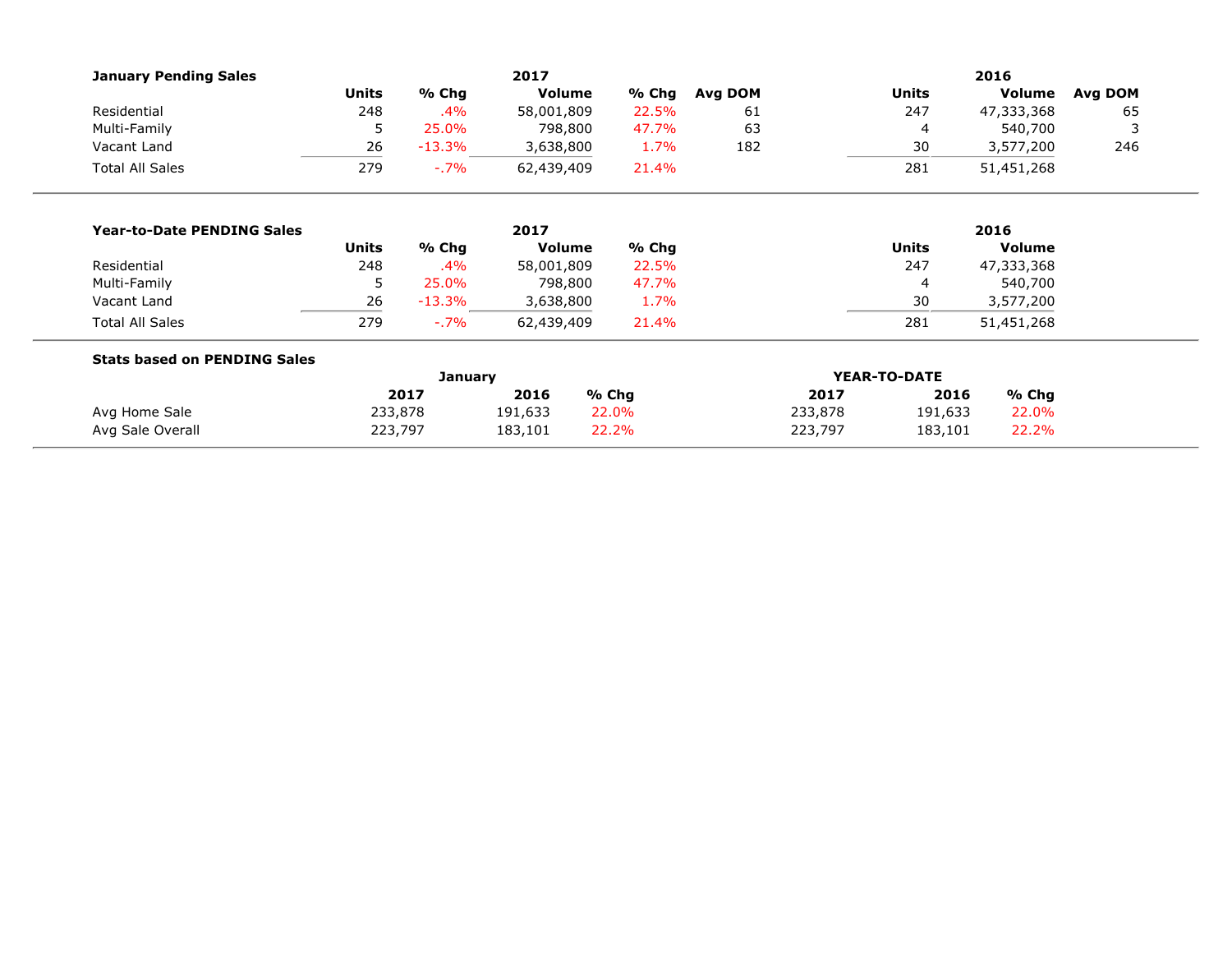## **2017 Sales of Residential Single Family Homes by Price Class**

|                    |               | January       |         |               | YTD           |           |         |               |  |  |
|--------------------|---------------|---------------|---------|---------------|---------------|-----------|---------|---------------|--|--|
|                    | <b>Closed</b> | $\frac{0}{0}$ | Pending | $\frac{1}{2}$ | <b>Closed</b> | %         | Pending | $\frac{0}{0}$ |  |  |
| Under to 19,999    | 0             | .0            |         | .0            | 0             | .0        |         | .0            |  |  |
| 20,000 to 29,999   | 0             | $\cdot$ 0     | 0       | .0            |               | .0        |         | $\cdot$ 0.    |  |  |
| 30,000 to 39,999   | 0             | $\cdot$ 0     | 0       | .0            |               | .0        |         | .0            |  |  |
| 40,000 to 49,999   |               | $\cdot$ 0     |         | .4            |               | .0        |         | $\cdot$       |  |  |
| 50,000 to 59,999   |               | .5            | 0       | .0            |               | .5        |         | .0            |  |  |
| 60,000 to 69,999   |               | .5            |         | .4            |               | .5        |         | .4            |  |  |
| 70,000 to 79,999   |               | .5            | 3       | 1.2           |               | .5        |         | 1.2           |  |  |
| 80,000 to 89,999   |               | .5            |         | .8            |               | $.5\,$    |         | .8            |  |  |
| 90,000 to 99,999   |               | 1.0           |         | .4            |               | 1.0       |         | .4            |  |  |
| 100,000 to 119,999 | 12            | 6.3           | 15      | 6.0           | 12            | 6.3       | 15      | 6.0           |  |  |
| 120,000 to 139,999 | 19            | 9.9           | 21      | 8.5           | 19            | 9.9       | 21      | 8.5           |  |  |
| 140,000 to 159,999 | 18            | 9.4           | 24      | 9.7           | 18            | 9.4       | 24      | 9.7           |  |  |
| 160,000 to 179,999 | 18            | 9.4           | 36      | 14.5          | 18            | 9.4       | 36      | 14.5          |  |  |
| 180,000 to 199,999 | 28            | 14.6          | 27      | 10.9          | 28            | 14.6      | 27      | 10.9          |  |  |
| 200,000 to 249,999 | 35            | 18.2          | 46      | 18.5          | 35            | 18.2      | 46      | 18.5          |  |  |
| 250,000 to 299,999 | 24            | 12.5          | 27      | 10.9          | 24            | 12.5      | 27      | 10.9          |  |  |
| 300,000 to 399,999 | 15            | 7.8           | 27      | 10.9          | 15            | 7.8       | 27      | 10.9          |  |  |
| 400,000 to 499,999 |               | 3.6           | 8       | 3.2           |               | 3.6       | 8       | 3.2           |  |  |
| 500,000 to 599,999 |               | 2.6           | 5       | 2.0           |               | 2.6       | 5       | 2.0           |  |  |
| 600,000 to 699,999 |               | .5            | 0       | .0            |               | .5        |         | .0            |  |  |
| 700,000 to 799,999 |               | .5            | 0       | .0            |               | .5        | 0       | .0            |  |  |
| 800,000 to 899,999 |               | .5            |         | .8            |               | .5        | 2       | .8            |  |  |
| 900,000 to 999,999 |               | $1.0\,$       | 0       | .0            |               | 1.0       | 0       | .0            |  |  |
| 1,000,000 or over  | 0             | $\cdot$ 0     | 2       | .8            | 0             | $\cdot$ 0 | 2       | .8            |  |  |